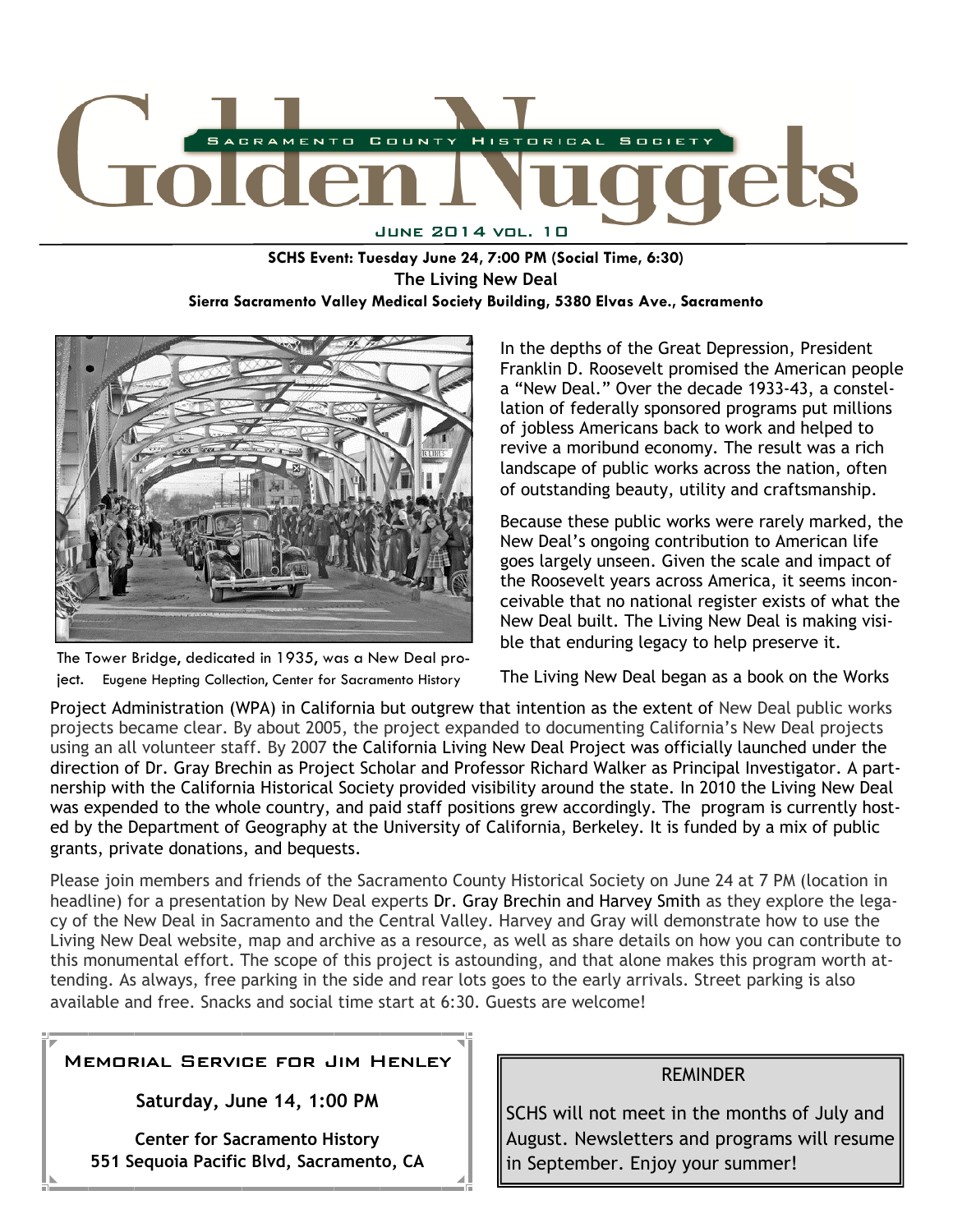### **A Man of History**



Jim Henley relating Small Bites of Sacramento History (SBSH), 55 tasty YouTube local history videos. See link below. Image & videos, Center for Sacramento History

On May 12, 2012, a remarkable man—James E. Henley—passed away. Jim's legacy in Sacramento will live long. Many of you knew him as the President of the Sacramento County Historical Society from 2000 to 2004. His focus during those years and, as editor of the *Sacramento History Journal*, was to improve the caliber of this organization's publications. He brought to the job a remarkable understanding of history.

Jim's leadership in the preservation of Sacramento's past dated back to the 1960s. As director of the Sacramento City and County Museum (then located on the  $2^{nd}$  floor of Pioneer Hall) and through the Sacramento Historic Landmarks Commission, he sought to collect and preserve at-risk local government records, photographs, and a broad array of Sacramento's material culture, including paper ephemera, furniture, signage, textiles, television film footage, etc. He led efforts to establish what is now called the Center for Sacramento History—a wondrous collections facility for archives and artifacts.

In the 1960s and 70s, as central city buildings were being felled by bulldozers, Jim organized the first survey to record Sacramento's Victorian architecture. His support of the American Association of University Women's landmark book, *Vanishing Victorians*, helped to set Sacramento's preservation movement in motion. He regularly hired student interns to assist with

projects, giving many their first assignment in what would later become life-long careers in history.

Jim had vision. With the Sacramento Trust for Historic Preservation and others, he fought hard to preserve the derelict city blocks on the city's waterfront that would be placed on the National Register of Historic Places as Old Sacramento Historic District. He worked with Sacramento's Redevelopment Agency staff to ensure the accuracy of the varied  $19<sup>th</sup>$  century building façade restorations. Alongside the Railway and Locomotive Historical Society, Jim helped make the dream of the California State Railroad Museum a reality for Sacramento.

And, through his leadership and support of the Friends of the Sacramento City and County Museum, a permanent museum for the community was established in the reconstructed City Hall and Waterworks building in Old Sacramento. He also lent his support for the restoration, ongoing maintenance, and interpretation of the Old City Cemetery, recognizing its historic value to Sacramento.

Jim had a gift for storytelling. He captivated both professional audiences and friends alike with his breadth of knowledge and passion for history. His curiosity was boundless. He could and often did read a book a day. His adept storytelling remains in the books and articles he wrote or co-authored, including *The City of the Plain: Sacramento in the Nineteenth Century*; *Sacramento: Gold Rush Legacy, Metropolitan Destiny;* and in numerous *Sacramento History Journal* articles.

Jim's knowledge, creativity, leadership, understanding of history and technology, and his rare ability to apply them to a multiplicity of projects, programs and situations has served this community, his family and his friends well. He will not be forgotten.

We will miss him.

## -*Mary A. Helmich, Past President, Sacramento County Historical Society*

SBSH link: *http://www.youtube.com/playlist? list=PL0B930D162D2D21B3*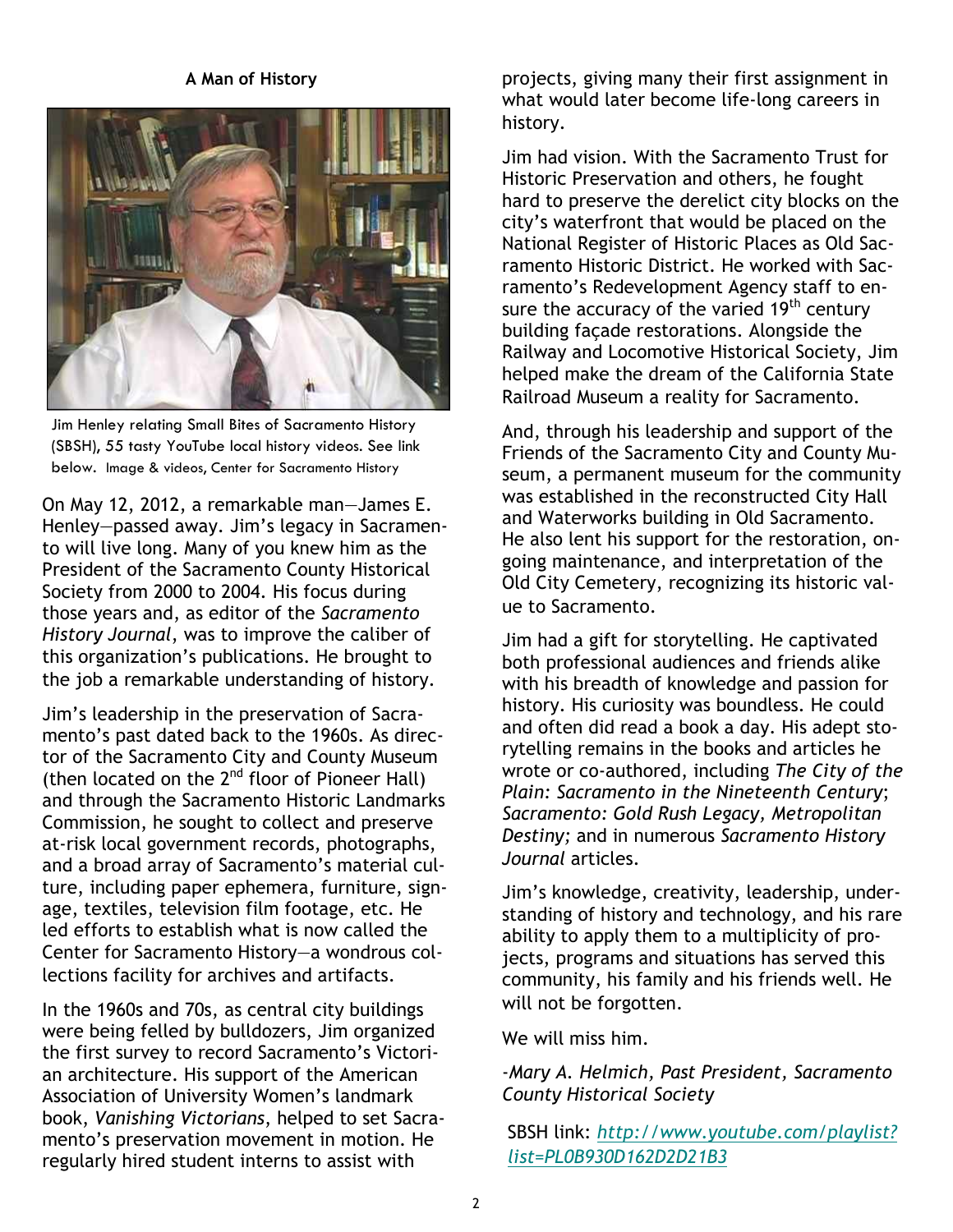Almarian William Decker by Dan Winkelman

When we speak of the men who brought us electricity, one name is consistently overlooked: Almarian



Decker. He solved the problem of creating an Alternating Current (AC) system that could power both electric lights and motors across long distances.

Decker was born in Turnbull County Ohio in 1852. His early works included several patents in electroplating and telegraph equipment. He worked on telegraph and telephone systems in

Almarian Decker 1888

Cleveland before developing AC powered arc-lighting systems for the Brush Electric Company.

In 1891 Decker moved his family to California, whose climate he hoped would help relieve his tuberculosis. In Sierra Madre Decker became an engineer for the new San Antonio Hydroelectric Powerhouse, and the Mount Lowe Inclined Railway.

New and exciting hydroelectric power plants were being constructed in Southern California that brought arc lighting to cities. The San Antonio River canyon provided high water flow and it became Decker's final project, Mill Creek #1.

Decker insisted to General Electric that three-phase electric generators would provide far superior power to those that could only create light. Three-phase systems use less conductor material to transmit electrical power and are commonly used for electrical grids now. Three-phase current will start an AC motor; one phase current will not. Decker's plan utilized Tesla AC and induction motor concepts, as well as German design transmission systems. The plans were reviewed by GE engineers who concluded that running two generators in parallel would not work. The Redlands Light and Power Company rejected the alterations and required GE to manufacture equipment for Decker. Ironically, the final transmission system was designed by Dr. Louis Bell following Decker's plans. The Decker/Bell threephase system was first used at Redlands in 1892.



Present-day view of Mill Creek #1 hydroelectric plant in Redlands, California.

While the Chicago World's Fair was lighted by thousands of light bulbs driven by Tesla-designed singlephase AC generators, Decker was only a month away from the creation of a three-phase 50 cycle AC electrical system for commercial use at Mill Creek #1. The Redlands Light and Power Company would supply electricity to the compressors of the Union Ice Company and to a city railway company.

Although Decker died in 1893, three-phase design generators (photo below) were used by GE for the Folsom Powerhouse that was completed in 1895. The



Folsom Powerhouse California State Parks

Folsom Powerhouse was the first to use three-phase 60 cycle AC that is the United States standard today. Westinghouse would also use the Decker/Bell GE system to transmit AC from Niagara Falls to Buffalo New York 1 1/2 years later.

SCHS Treasurer Dan Winkelman is a retired State Parks Ranger and a longtime docent at the Folsom Powerhouse State Historic Park. The Powerhouse docents are working on a book about the pioneers in the history of electricity.